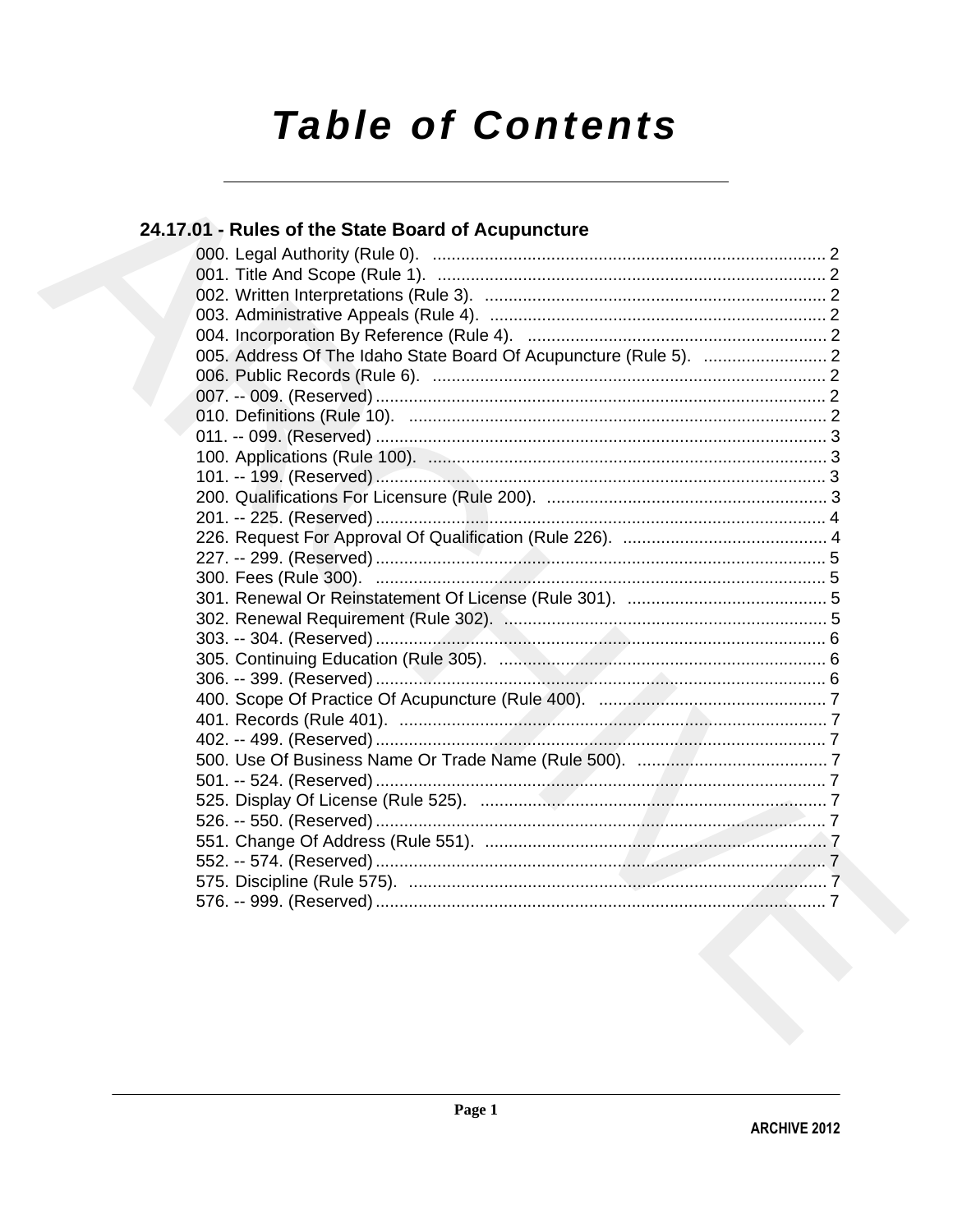#### **IDAPA 24 TITLE 17 CHAPTER 01**

#### **24.17.01 - RULES OF THE STATE BOARD OF ACUPUNCTURE**

#### <span id="page-1-1"></span><span id="page-1-0"></span>**000. LEGAL AUTHORITY (RULE 0).**

These rules are hereby prescribed and established pursuant to the authority vested in the State Board of Acupuncture by the provisions of Section 54-4705, Idaho Code. (3-10-00)

#### <span id="page-1-2"></span>**001. TITLE AND SCOPE (RULE 1).**

**01.** Title. These rules shall be cited as IDAPA 24.17.01, "Rules of the State Board of Acupuncture."  $(3-10-00)$ 

**02.** Scope. These rules review and establish the minimum requirements for licensure/certification of turists. (3-10-00) acupuncturists.

#### <span id="page-1-3"></span>**002. WRITTEN INTERPRETATIONS (RULE 3).**

The Board may, from time to time, issue written statements pertaining to the interpretation of the rules of this chapter. Such interpretations, if any, shall be available for public inspection and copying, at cost, in the main office of the Bureau of Occupational Licenses. (3-10-00) Bureau of Occupational Licenses.

#### <span id="page-1-4"></span>**003. ADMINISTRATIVE APPEALS (RULE 4).**

Administrative Appeals shall be governed by the Administrative Procedure Act, Title 67, Chapter 52, Idaho Code. (3-10-00)

#### <span id="page-1-5"></span>**004. INCORPORATION BY REFERENCE (RULE 4).**

These rules do not incorporate by reference any document other than those sections of Idaho Code so referenced.  $(5-3-03)$ 

#### <span id="page-1-6"></span>**005. ADDRESS OF THE IDAHO STATE BOARD OF ACUPUNCTURE (RULE 5).**

**24.17.01 - RULES OF T[H](mailto:acu@ibol.idaho.gov)E STATE BOARD OF ACUPUNCTURE<br>
The mission heads the state in the mission of the state in the state of Acupus Characterization<br>
The mission head of Acupus Characterization<br>
(b). THE A Non-SCOPE (RTLE** The office of the Board of Acupuncture is located within the Bureau of Occupational Licenses, 700 W. State Street, Boise, Idaho 83702. The Bureau is open between the hours of 8:00 a.m. and 5:00 p.m. each day except Saturdays, Sundays and holidays. The telephone number of the Board is (208) 334-3233. The Board's fax number is (208) 334- 3945. The Board's e-mail address is acu@ibol.idaho.gov. The Board's official website is http://www.ibol.idaho.gov.  $(3-29-10)$ 

#### <span id="page-1-7"></span>**006. PUBLIC RECORDS (RULE 6).**

The records associated with the Board of Acupuncture are subject to the provisions of the Idaho Public Records Act, Title 9, Chapter 3, Idaho Code.

#### <span id="page-1-8"></span>**007. -- 009. (RESERVED)**

#### <span id="page-1-9"></span>**010. DEFINITIONS (RULE 10).**

<span id="page-1-15"></span><span id="page-1-12"></span><span id="page-1-11"></span><span id="page-1-10"></span>**01. Board**. The State Board of Acupuncture as prescribed in Section 54-4704, Idaho Code. (3-10-00)

**02. Technician Certificate**. The category of license granted to an individual as set forth in Section 54-daho Code. (3-21-12) 4708A, Idaho Code.

**03. Certification**. The category of license granted to a qualified applicant who meets the requirements to Section 54-4707. Idaho Code. (3-30-01) pursuant to Section 54-4707, Idaho Code.

**04. License**. Any license, certification or technician certificate issued to a qualified applicant pursuant to the laws and rules of the Board, permitting said applicant to practice acupuncture in the state of Idaho. (3-21-12)

<span id="page-1-14"></span><span id="page-1-13"></span>**05. Practitioner**. A person to whom a license, certification, technician certificate, or acupuncture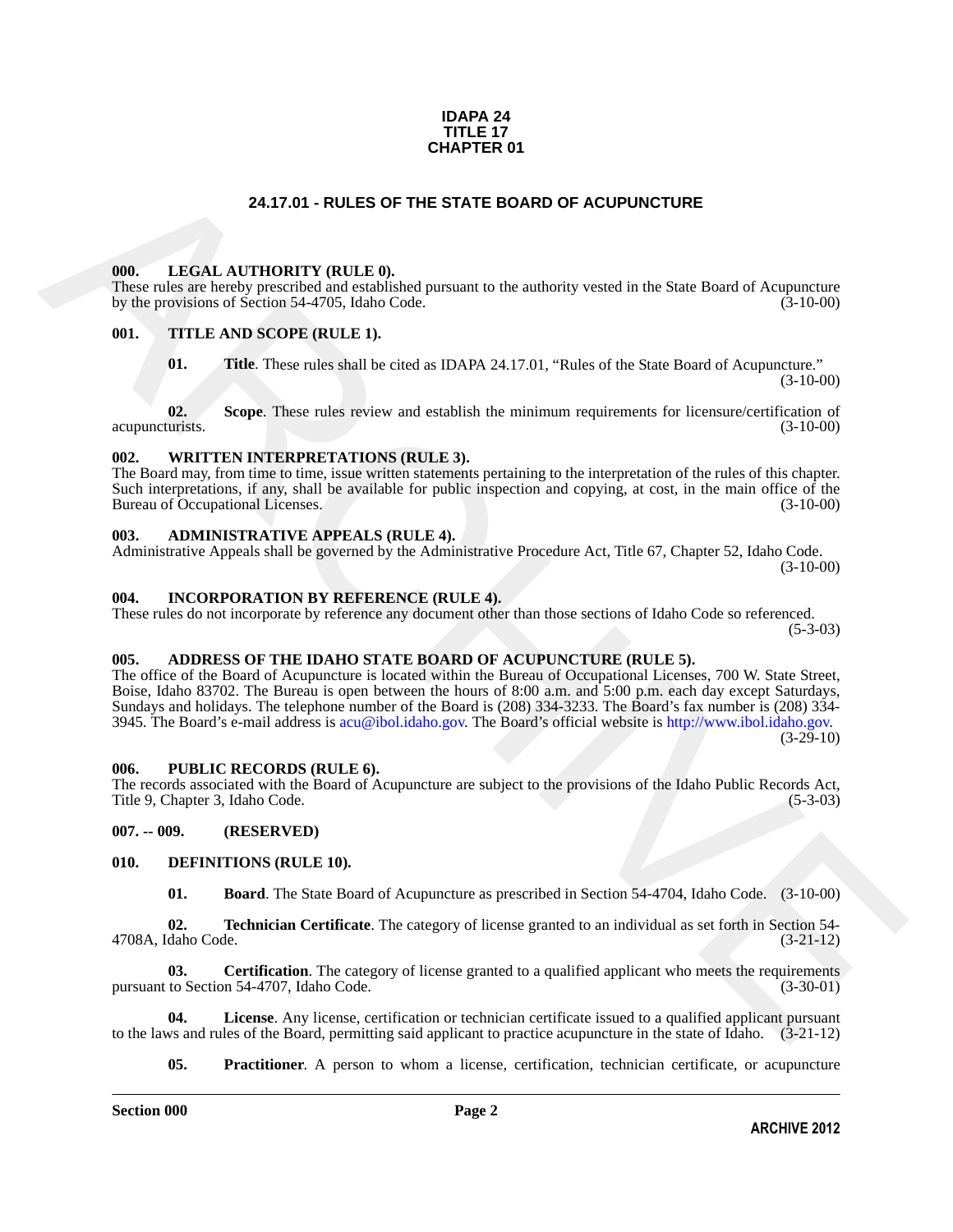#### *IDAHO ADMINISTRATIVE CODE IDAPA 24.17.01* **Rules of the State Board of Acupuncture**

trainee has been issued pursuant to Title 54, Chapter 47, Idaho Code. (3-21-12)

<span id="page-2-11"></span>**06.** Licensure/Licensed. The category of license granted to a qualified applicant who meets the ents pursuant to Section 54-4706. Idaho Code. (3-30-01) requirements pursuant to Section 54-4706, Idaho Code.

**07. Approved Acupuncture Program**. A formal full-time acupuncture educational program that has met the standards of the Accreditation Commission for Acupuncture and Oriental Medicine or an equivalent educational body. An acupuncture program may be established as having satisfied this requirement by obtaining:

<span id="page-2-7"></span>(3-30-01) **a.** Accreditation; or (3-30-01)

<span id="page-2-10"></span>**b.** Candidacy for accreditation; or (3-30-01)

**c.** An equivalent evaluation performed by a private, state government, or foreign government agency recognized for that purpose by the NCCAOM (National Certification Commission for Acupuncture and Oriental Medicine) Eligibility Committee. (3-30-01) Medicine) Eligibility Committee.

Finites has been bosted unstant to Thit S4, Changes 47, Island Code<br>
requirements to a result of system of The context of the context of the context of the results of the system of the context of the system and the contex **08. Didactic Course Work**. Educational instruction in acupuncture that is physically obtained in a classroom or laboratory setting, and when such instruction is obtained from, and in the presence of, a person credentialed as a qualified educator of acupuncture. (3-30-01) credentialed as a qualified educator of acupuncture.

<span id="page-2-9"></span>**09.** Clinical Practice. Practical experience in acupuncture that is physically obtained in a health care norder to meet the minimum requirements for licensure or certification. (3-30-01) facility in order to meet the minimum requirements for licensure or certification.

<span id="page-2-8"></span>**10. Bureau**. The Bureau of Occupational Licenses as prescribed in Sections 54-4705 and 67-2602, Idaho Code. (5-3-03) Idaho Code. (5-3-03)

<span id="page-2-5"></span>**11. Accredited College or University**. An accredited college or university is a college or university accredited by an accrediting organization approved by the U.S. Department of Education. (4-2-08)

<span id="page-2-6"></span>**12.** Acupuncture Trainee Permit. The authorization granted to an individual as set forth in Section Idaho Code. (3-21-12) 54-4708, Idaho Code.

#### <span id="page-2-0"></span>**011. -- 099. (RESERVED)**

#### <span id="page-2-4"></span><span id="page-2-1"></span>**100. APPLICATIONS (RULE 100).**

Applications for licensure, certification and acupuncture trainee permit shall be on forms approved by the Board. (3-21-12)

#### <span id="page-2-2"></span>**101. -- 199. (RESERVED)**

#### <span id="page-2-12"></span><span id="page-2-3"></span>**200. QUALIFICATIONS FOR LICENSURE (RULE 200).**

**01.** Requirements for Licensure. Applicants for licensure shall submit a complete application, fee. and official certified documentation of either: (3-30-01) required fee, and official certified documentation of either:

<span id="page-2-13"></span>**a.** Certification from NCCAOM; or (5-3-03)

**b.** Graduation from an approved formal full-time acupuncture program of at least one thousand seven hundred twenty-five (1,725) hours of entry-level acupuncture education which includes a minimum of one thousand (1000) hours of didactic course work and five hundred (500) clinical hours practice; and (3-30-01)

**c.** Successful completion of an acupuncture internship, or other equivalent experience as approved by the Board; and (3-30-01) the Board; and  $(3-30-01)$ 

**d.** Receipt of a passing grade on an NCCAOM Acupuncture certification examination; or (3-30-01)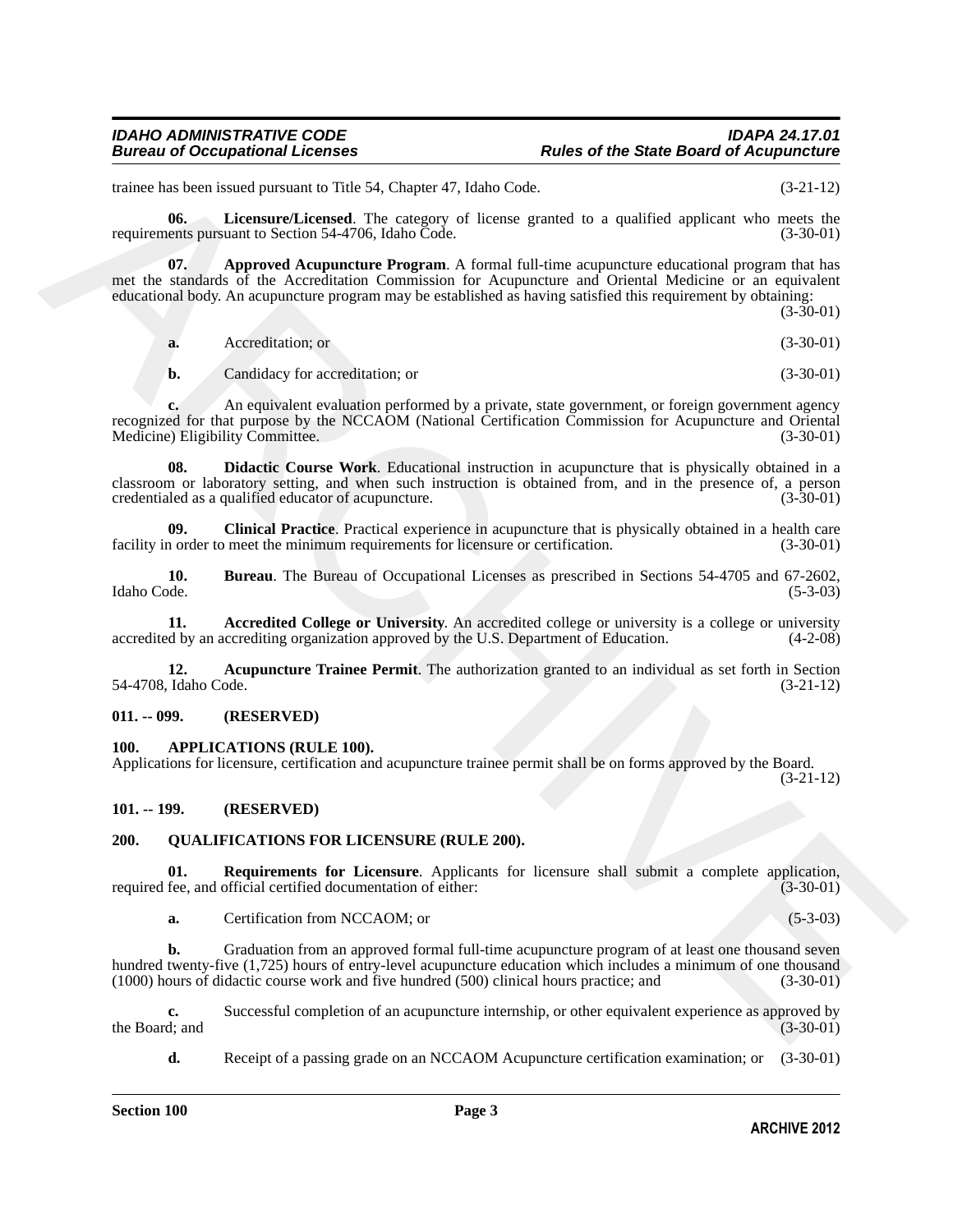**e.** Other demonstration of proficiency as uniformly required by the Board for other similarly qualified ts for licensure; and (3-30-01) applicants for licensure; and

**f.** Successful completion of a Blood Borne Pathogen course and comprehensive examination that ates clean needle techniques and OSHA procedures and requirements. (3-30-01) incorporates clean needle techniques and OSHA procedures and requirements.

<span id="page-3-3"></span>**02. Requirements for Certification**. Applicants for certification shall submit a complete application, required fee and official certified documentation of either: (3-30-01)

**a.** Successful passage of an examination or other demonstration of proficiency as approved by the board; and (4-2-08)  $\beta$  board; and  $(4-2-08)$ 

**b.** Successful completion of the requirements for full membership of the American Academy of Medical Acupuncture; or (4-2-08)

**c.** Possess a doctoral degree in chiropractic, dentistry, podiatric medicine, or naturopathic medicine from a college or university accredited by an organization approved by the U.S. Department of Education or Idaho State Board of Education; and (4-2-08)

**d.** Successful completion of a minimum of one hundred (100) hours of didactic course work in acupuncture taught by an NCCAOM certified acupuncturist who has been practicing acupuncture for at least five (5) years and is currently licensed, two hundred (200) hours of practice as a certified technician or as an acupuncture trainee permit holder over a one (1) year period, twenty-five (25) case studies; and (3-21-12)

**e.** Receipt of a passing grade on a board approved examination that measures minimum competency;<br>(4-2-08)  $(4-2-08)$ 

**f.** Successful completion of a Blood Borne Pathogen course and comprehensive examination that incorporates clean needle techniques and OSHA procedures and requirements. (3-30-01)

<span id="page-3-2"></span>**03.** Requirements for Acupuncture Trainee Permit. Applicants for Acupuncture trainee permit shall complete application, required fee, and official certified documentation of either:  $(3-21-12)$ submit a complete application, required fee, and official certified documentation of either:

**a.** Current enrollment in an Approved Acupuncture Program and actively pursuing completion of the program; or  $(3-21-12)$ 

**b.** Must meet the requirement for certification as set forth in Subsection 200.02.c. and complete the lred (100) hours of didactic course work as set forth in Subsection 200.02.d. (3-21-12) one hundred (100) hours of didactic course work as set forth in Subsection 200.02.d.

**c.** Permit holders must work under the board approved supervision of a licensed or certified acupuncturist. (3-21-12)

**d.** The permit will expire one (1) year from date of issue. The permit may be extended in accordance tion 54-4708, Idaho Code. (3-21-12) with Section 54-4708, Idaho Code.

#### <span id="page-3-0"></span>**201. -- 225. (RESERVED)**

#### <span id="page-3-5"></span><span id="page-3-4"></span><span id="page-3-1"></span>**226. REQUEST FOR APPROVAL OF QUALIFICATION (RULE 226).**

spectral content definite of productions of productions of the state of the state of the state of the state of the state of the state of the state of the state of the state of the state of the state of the state of the st **01.** Course Review. A person or entity may request approval of a course of study in acupuncture that will be offered to qualify applicants for a credential to practice acupuncture. The request shall include a complete description of the required hours, scope and extent of academic and other training and clinical experience offered through the course along with appropriate supporting documentation and course materials. The request shall also<br>designate whether approval is sought for compliance with standards for licensure or certification. (3-21-12) designate whether approval is sought for compliance with standards for licensure or certification.

<span id="page-3-6"></span>**02. Individual Qualification**. An applicant may request approval of his individual qualification for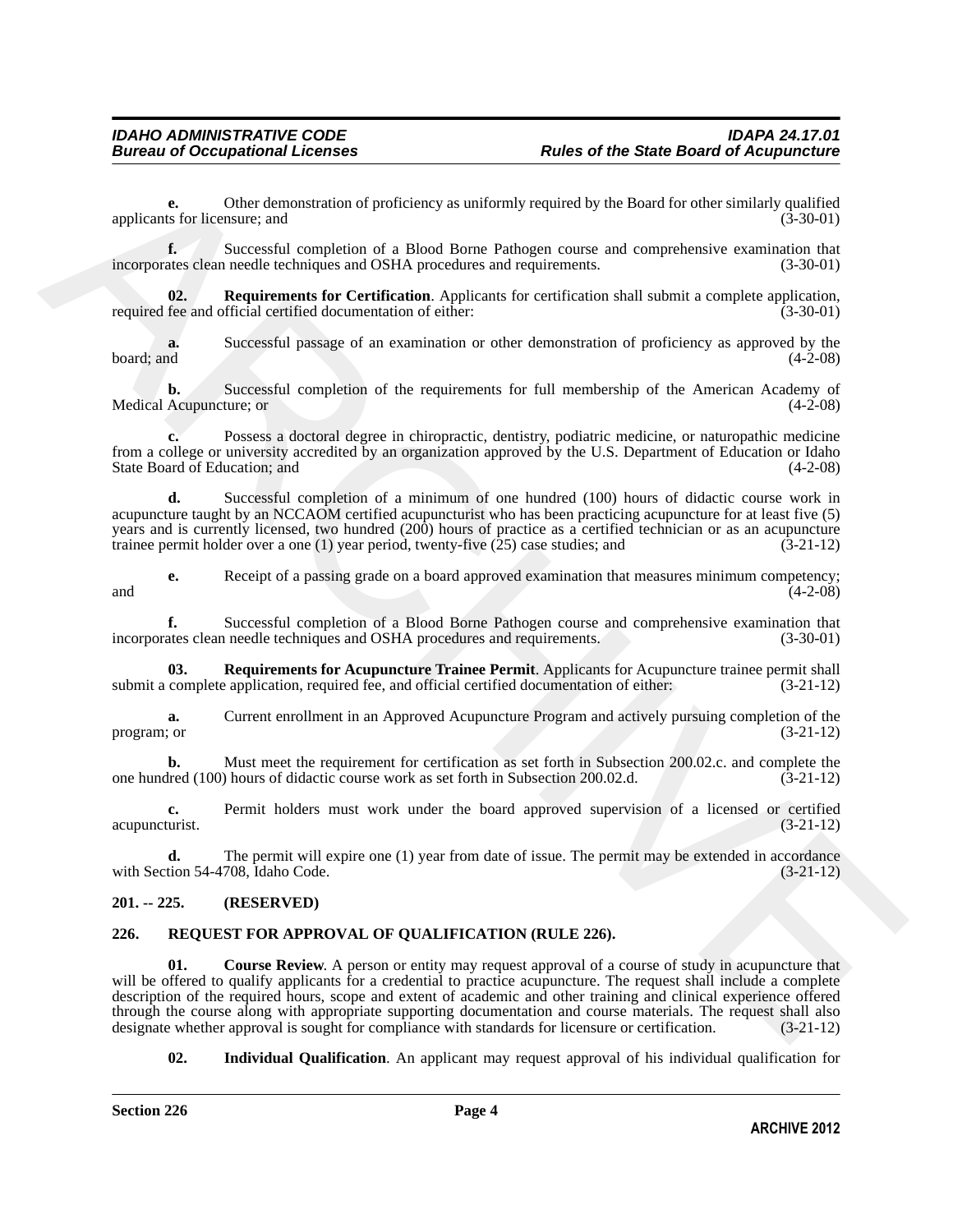#### <span id="page-4-9"></span><span id="page-4-6"></span><span id="page-4-5"></span><span id="page-4-4"></span><span id="page-4-1"></span><span id="page-4-0"></span>**227. -- 299. (RESERVED)**

| $227. - 299.$ |                                                                                                                                                                                                                                                                                                                            | individual's qualification.<br>(RESERVED)                                                                                                                                                                                                                                                                                                                                                         | $(3-21-12)$ |  |  |  |
|---------------|----------------------------------------------------------------------------------------------------------------------------------------------------------------------------------------------------------------------------------------------------------------------------------------------------------------------------|---------------------------------------------------------------------------------------------------------------------------------------------------------------------------------------------------------------------------------------------------------------------------------------------------------------------------------------------------------------------------------------------------|-------------|--|--|--|
| 300.          |                                                                                                                                                                                                                                                                                                                            |                                                                                                                                                                                                                                                                                                                                                                                                   |             |  |  |  |
|               | FEES (RULE 300).                                                                                                                                                                                                                                                                                                           |                                                                                                                                                                                                                                                                                                                                                                                                   |             |  |  |  |
|               | 01.                                                                                                                                                                                                                                                                                                                        | Application Fee. Application fee for any original license, certification, or acupuncture trainee<br>permit - one hundred dollars (\$100).                                                                                                                                                                                                                                                         | $(3-21-12)$ |  |  |  |
|               | 02.                                                                                                                                                                                                                                                                                                                        | <b>Original License Fee.</b>                                                                                                                                                                                                                                                                                                                                                                      | $(3-30-01)$ |  |  |  |
|               | a.                                                                                                                                                                                                                                                                                                                         | Original license fee - two hundred dollars (\$200).                                                                                                                                                                                                                                                                                                                                               | $(3-21-07)$ |  |  |  |
|               | b.                                                                                                                                                                                                                                                                                                                         | Original fee for certification - two hundred dollars (\$200).                                                                                                                                                                                                                                                                                                                                     | $(3-21-07)$ |  |  |  |
|               | $c_{\bullet}$                                                                                                                                                                                                                                                                                                              | Original fee for acupuncture trainee permit - one hundred fifty dollars (\$150).                                                                                                                                                                                                                                                                                                                  | $(3-21-12)$ |  |  |  |
|               | 03.                                                                                                                                                                                                                                                                                                                        | <b>Annual Renewal Fee.</b>                                                                                                                                                                                                                                                                                                                                                                        | $(3-10-00)$ |  |  |  |
|               | a.                                                                                                                                                                                                                                                                                                                         | Annual renewal fee for licensure - one hundred twenty-five dollars (\$125).                                                                                                                                                                                                                                                                                                                       | $(3-29-10)$ |  |  |  |
|               | $b$ .                                                                                                                                                                                                                                                                                                                      | Annual renewal fee for certification - one hundred twenty-five dollars (\$125).                                                                                                                                                                                                                                                                                                                   | $(3-29-10)$ |  |  |  |
| $(\$75).$     | c.                                                                                                                                                                                                                                                                                                                         | Annual renewal fee for technician certification or acupuncture trainee permit - seventy-five dollars                                                                                                                                                                                                                                                                                              | $(3-21-12)$ |  |  |  |
|               | 04.                                                                                                                                                                                                                                                                                                                        | <b>Inactive License</b> . Inactive license or certification fee - fifty dollars (\$50).                                                                                                                                                                                                                                                                                                           | $(3-30-01)$ |  |  |  |
|               | 05.                                                                                                                                                                                                                                                                                                                        | Non-Refundable. All fees are non-refundable.                                                                                                                                                                                                                                                                                                                                                      | $(3-10-00)$ |  |  |  |
|               | 06.<br>rules are yearly fees.                                                                                                                                                                                                                                                                                              | Yearly Fees. With the exception of Subsection 300.01 and 300.02, all fees provided under these                                                                                                                                                                                                                                                                                                    | $(3-10-00)$ |  |  |  |
| 301.          |                                                                                                                                                                                                                                                                                                                            | RENEWAL OR REINSTATEMENT OF LICENSE (RULE 301).                                                                                                                                                                                                                                                                                                                                                   |             |  |  |  |
|               | 01.<br><b>Expiration Date.</b> All Acupuncture licenses and certificates expire and must be renewed annually<br>on forms approved by the Board in accordance with Section 67-2614, Idaho Code. Licenses and certificates not so<br>renewed will be cancelled in accordance with Section 67-2614, Idaho Code.<br>$(5-3-03)$ |                                                                                                                                                                                                                                                                                                                                                                                                   |             |  |  |  |
|               | 02.                                                                                                                                                                                                                                                                                                                        | <b>Reinstatement</b> . Any license or certificate cancelled for failure to renew may be reinstated in<br>accordance with Section 67-2614, Idaho Code, with the exception that the reinstatement fee shall be two hundred<br>fifty dollars (\$250) and the applicant shall submit proof of having met the required continuing education for each year<br>the license or certificate was cancelled. | $(5-3-03)$  |  |  |  |
|               |                                                                                                                                                                                                                                                                                                                            | RENEWAL REQUIREMENT (RULE 302).                                                                                                                                                                                                                                                                                                                                                                   |             |  |  |  |
|               |                                                                                                                                                                                                                                                                                                                            |                                                                                                                                                                                                                                                                                                                                                                                                   |             |  |  |  |
| 302.          | 01.                                                                                                                                                                                                                                                                                                                        | Active Status. Each renewal application must be accompanied by:                                                                                                                                                                                                                                                                                                                                   | $(3-10-00)$ |  |  |  |

#### <span id="page-4-12"></span><span id="page-4-11"></span><span id="page-4-10"></span><span id="page-4-8"></span><span id="page-4-7"></span><span id="page-4-2"></span>**301. RENEWAL OR REINSTATEMENT OF LICENSE (RULE 301).**

#### <span id="page-4-3"></span>**302. RENEWAL REQUIREMENT (RULE 302).**

<span id="page-4-15"></span><span id="page-4-14"></span><span id="page-4-13"></span>

| 01. | <b>Active Status.</b> Each renewal application must be accompanied by: | $(3-10-00)$ |
|-----|------------------------------------------------------------------------|-------------|
| а.  | The established fee: and                                               | $(3-10-00)$ |

**b.** Beginning July 1, 2004, certification of having attended and completed a minimum of fifteen (15) hours of acupuncture study or oriental medical theory and techniques within the previous twelve (12) months, as approved by the Idaho Board of Acupuncture. (3-20-04) approved by the Idaho Board of Acupuncture.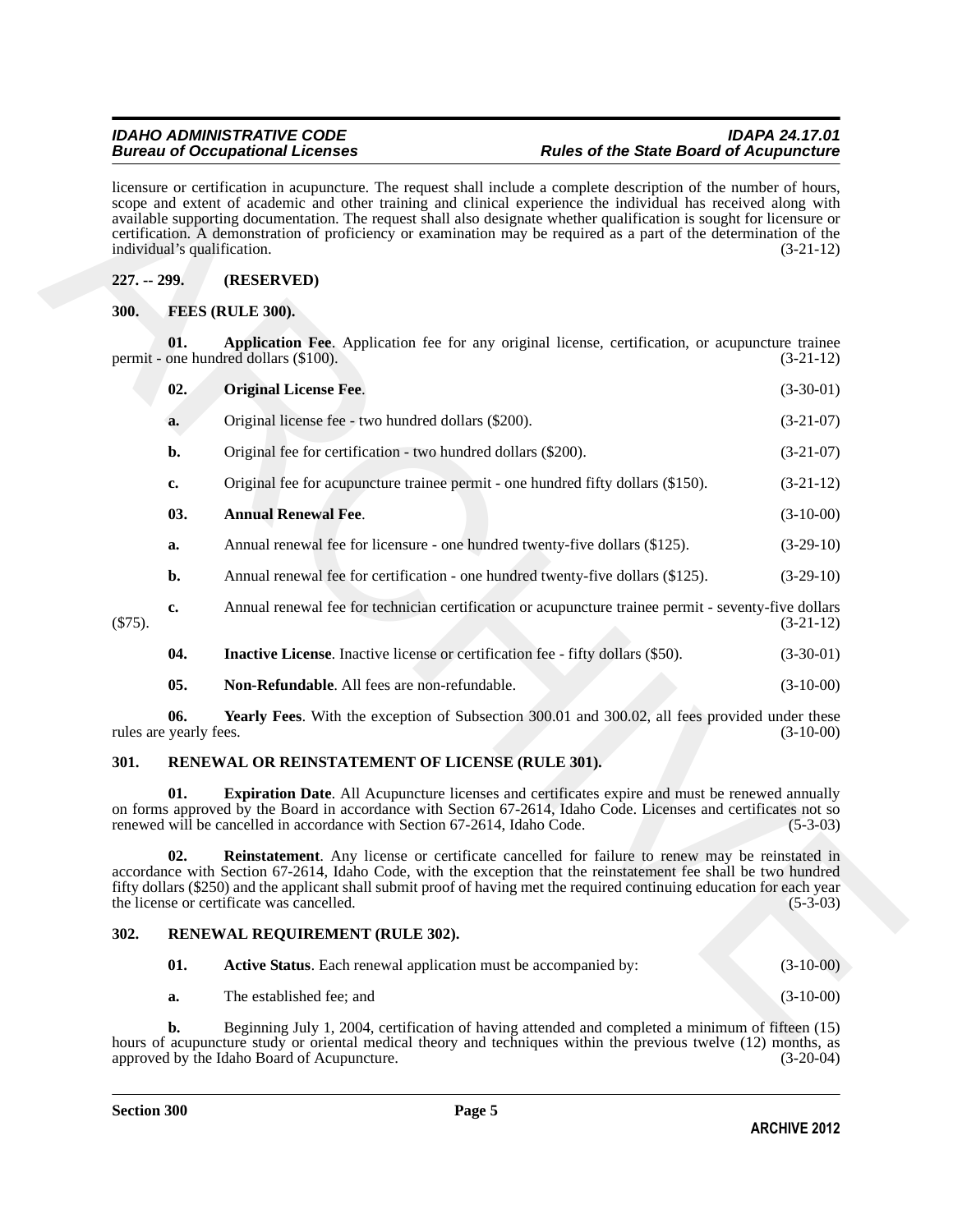**c.** Compliance with the continuing education (CE) requirements for licensees shall be reported annually. A CE course taken in any renewal year, but not claimed for CE credit in that year, may be utilized for credit in the following renewal year. (5-3-03)

<span id="page-5-10"></span>**02.** Inactive Status. A currently licensed or certified practitioner may request in writing to have their license placed on inactive status and pay the inactive status fee. Such request must be made prior to the expiration date of the license, otherwise the license shall be deemed cancelled for failure to renew. (5-3-03)

<span id="page-5-11"></span><span id="page-5-9"></span>**03. Definition of Inactive Status**. "Inactive" status means an Idaho Acupuncture license that may be made active by paying the renewal fee. Until payment of said fee, such individual may not practice acupuncture in the state of Idaho. (5-3-03) state of Idaho.

means by A CF, Completions with the current of galaction (CF) registeres to the former shall be reported to the control of the control of CF critical systems in the matter of the control of the control of the systems in t **04. Waiving Continuing Education Requirements**. All continuing education requirements will be waived for any year or portion thereof that a licensee maintains an inactive license and is not actively practicing in Idaho. Inactive license renewal notices and licenses will be marked "Inactive." A licensee desiring active status must show acceptable fulfillment of continuing educational requirements for the current year and submit a fee equivalent to the difference between the inactive and active renewal fee. The continuing educational requirement and the fees will not be prorated for a partial year. (5-3-03)

#### <span id="page-5-0"></span>**303. -- 304. (RESERVED)**

#### <span id="page-5-3"></span><span id="page-5-1"></span>**305. CONTINUING EDUCATION (RULE 305).**

In order to further protect the public health and to facilitate the administration of the Acupuncture Act, the Board has formulated the following rules: (5-3-03)

<span id="page-5-7"></span>**01. Subject Material**. The subject material of the continuing education requirement shall be germane actice of acupuncture and: (5-3-03) to the practice of acupuncture and;

**a.** Accepted by NCCAOM, offered by accredited schools of acupuncture and oriental medicine, or otherwise approved by the Board. (5-3-03)

**b.** "Germane to the practice of acupuncture" shall be consistent with Section 54-4702(1)(4), Idaho  $\text{Code.} \tag{5-3-03}$ 

<span id="page-5-8"></span>**02. Verification of Attendance**. It shall be necessary for each licensee to maintain verification of attendance by securing authorized signatures or other documentation from the course instructors or sponsoring institution substantiating any hours attended by the applicant. This verification shall be maintained by the licensee for no less than seven (7) years and provided to the Board upon the request of the Board or its agent. (5-3-03)

<span id="page-5-4"></span>**03. Distance Learning and Independent Study**. The Board may approve a course of study for continuing education credit that does not include the actual physical attendance of the applicant in a face-to-face setting with the course instructor. Distance Learning or Independent Study courses shall be eligible for continuing education credits if approved by NCCAOM or upon approval of the Board. (4-6-05) education credits if approved by NCCAOM or upon approval of the Board.

<span id="page-5-5"></span>**04. Requests for Approval**. All requests for approval or pre-approval of educational programs must be made to the Board in writing, and must be accompanied by a statement that includes the name of the instructor or instructors, the date and time and location of the course, the specific agenda for the course, the number of continuing education credit hours requested, and a statement of how the course is believed to be pertinent to the practice of acupuncture.

<span id="page-5-6"></span>**Special Exemption**. The Board shall have authority to make exceptions for reasons of individual hardship, including health (certified by a medical doctor) or other good cause. The licensee must provide any information requested by the Board to assist in substantiating hardship cases. This exemption is granted at the sole discretion of the Board.

#### <span id="page-5-2"></span>**306. -- 399. (RESERVED)**

**Section 305 Page 6**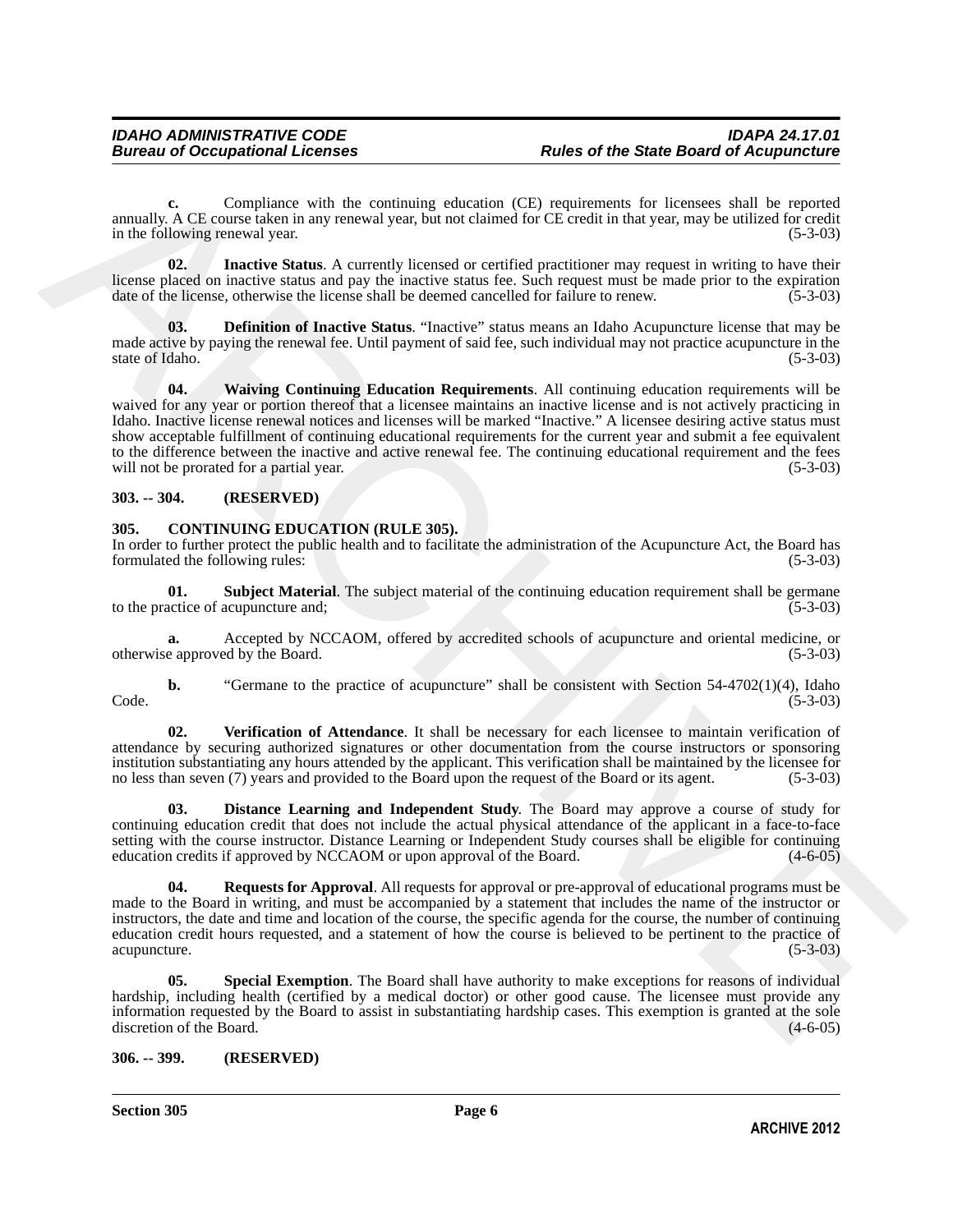#### *IDAHO ADMINISTRATIVE CODE IDAPA 24.17.01* **Rules of the State Board of Acupuncture**

#### <span id="page-6-17"></span><span id="page-6-0"></span>**400. SCOPE OF PRACTICE OF ACUPUNCTURE (RULE 400).**

**400.** SCOPE OF PRACTICE OF ACCULINCTURE (RILLE 400).<br>The local recogness and decrease the spinneting control in the based of the control of the particle control in the control of the spinneting control in the control of The Board recognizes that the practice of acupuncture is widely utilized as a treatment modality and that acupuncture may be appropriately and effectively utilized within various disciplines. The Board also finds that regulation of the scope of practice for practitioners is appropriate to protect the health, safety and welfare of the people of Idaho. Upon being granted a license or certification to practice acupuncture, a practitioner is authorized to provide only acupuncture services and treatments for which that practitioner has been appropriately trained and prepared by Board approved education or practical experience. Information contained within the application or otherwise included in the credential file maintained by the Board for that practitioner shall be prima facie evidence of the practitioner's education and experience. It is the responsibility of the individual practitioner to ensure that the information in his credential file is accurate, complete and supplemented timely. (3-30-01)

#### <span id="page-6-16"></span><span id="page-6-1"></span>**401. RECORDS (RULE 401).**

A practitioner shall keep accurate records of each patient the practitioner treats. The records shall include the name of the patient, the indication and nature of treatment given, and any other relevant data deemed important by the practitioner. Records shall be kept on file for a minimum of five  $(5)$  years and shall be open to inspection at any time<br>by the Board or its duly authorized representative and shall be made available to the patient on re by the Board or its duly authorized representative and shall be made available to the patient on request.

#### <span id="page-6-2"></span>**402. -- 499. (RESERVED)**

#### <span id="page-6-18"></span><span id="page-6-3"></span>**500. USE OF BUSINESS NAME OR TRADE NAME (RULE 500).**

A business name or trade name used by a practitioner shall be registered with the Board within thirty (30) business days from commencement of using such name. (3-30-01) days from commencement of using such name.

#### <span id="page-6-4"></span>**501. -- 524. (RESERVED)**

<span id="page-6-15"></span><span id="page-6-5"></span>**525. DISPLAY OF LICENSE (RULE 525).**

| The license shall be conspicuously displayed in the office of the Practitioner. |              |                                      |  |  |  |  |
|---------------------------------------------------------------------------------|--------------|--------------------------------------|--|--|--|--|
| $-2$                                                                            | $F = \Omega$ | $\sqrt{D}$ P $\left($ P $\mathbf{D}$ |  |  |  |  |

#### <span id="page-6-6"></span>**526. -- 550. (RESERVED)**

#### <span id="page-6-11"></span><span id="page-6-7"></span>**551. CHANGE OF ADDRESS (RULE 551).**

A practitioner shall notify the Board of any change of address within thirty (30) days of the change. (3-10-00)

#### <span id="page-6-8"></span>**552. -- 574. (RESERVED)**

#### <span id="page-6-12"></span><span id="page-6-9"></span>**575. DISCIPLINE (RULE 575).**

<span id="page-6-13"></span>**01. Civil Fine**. The Board may impose a civil fine not to exceed one thousand dollars (\$1,000) upon a licensee for each violation of Section 54-4711, Idaho Code.

<span id="page-6-14"></span>**02. Costs and Fees**. The Board may order a licensee to pay the costs and fees incurred by the Board in the investigation or prosecution of the licensee for violation of Section 54-4711, Idaho Code. (4-6-05)

<span id="page-6-10"></span>**576. -- 999. (RESERVED)**